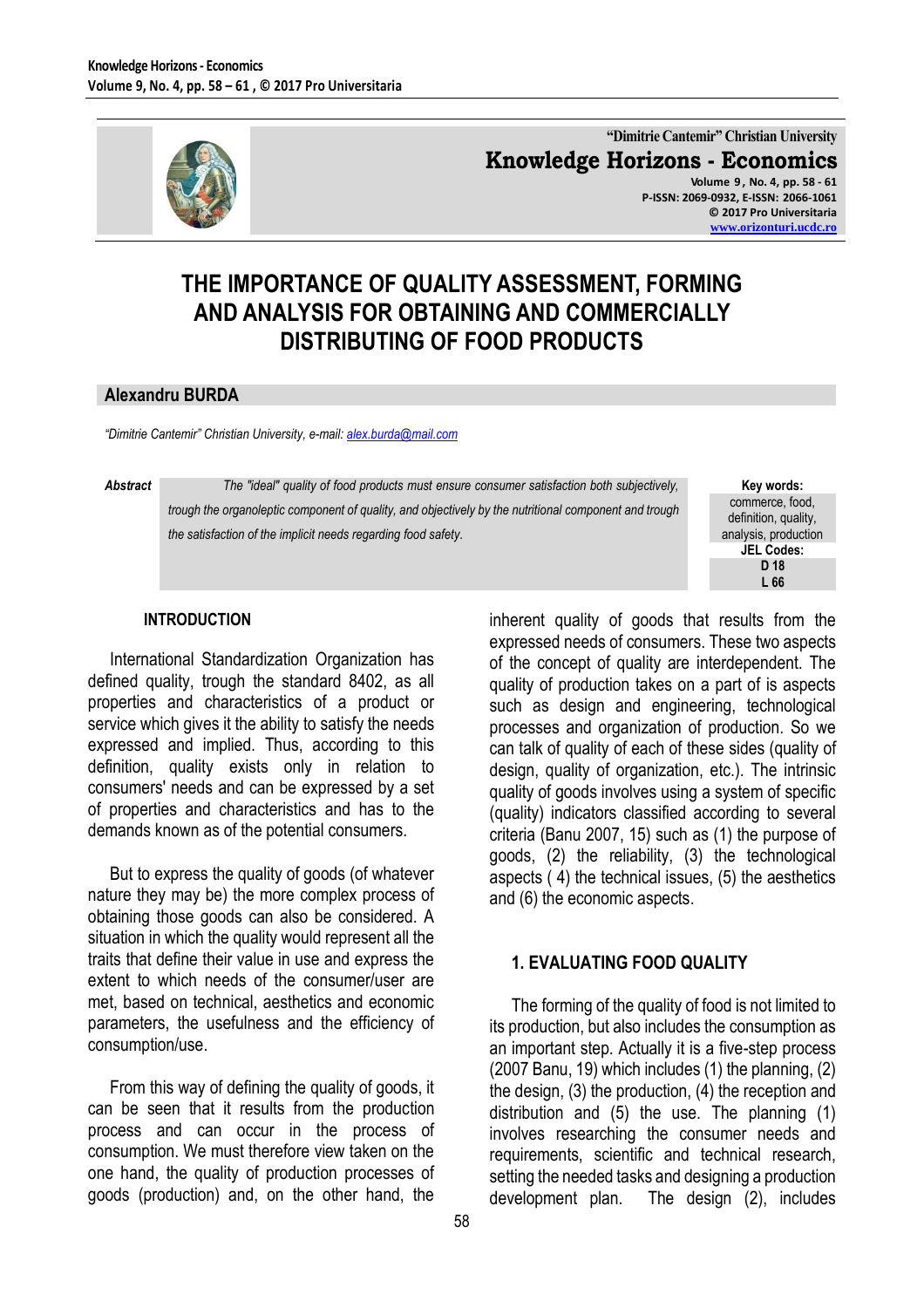technical and technological activities in preparation for production, based on a constructive and technical documentation. Production (3) includes the actual making of the product, from a technical standpoint, while during the receiving and distribution (4) the good is sent to the customer for consumption within the validity period. Finally, the consumption (5), involves the actual use of the good food by the consumer in order to meet its food needs.

These five steps represent a process that continues to take place after the last one because producers receive from the consumption a series of information allowing continuation of the process by returning to the programming in which this information is used for a new cycle of the process. At the same time, the quality creation process is an integral component of logistics cycle which insures the distribution of food to the final consumer trough the specific supply chain, starting from the raw materials.

Food quality is directly determined by the relationship between the five stages of the process of quality forming (2007 Banu, 19). Taking into account only the quality of design and of the manufacture, they affect the quality requested by the consumer, but not all efforts involved in the design and manufacture are found in an ideal quality, which requires full consumer satisfaction.

The differences between the quality desired by the consumer, the quality of design and the quality of manufacturing quality, directly reflects the level at which the final food quality meets consumer requirements and thus the economic performance of the manufacturer. Thus, the greater the difference, the less performant the economic activity of the manufacturer in the field of quality can be considered. However, the complete satisfaction of the consumer, which would correspond to a maximum level of performance of the manufacturer, can be considered as a more than ideal.

### **2. SITUATIONS IN THE ANALYSIS OF FOOD QUALITY**

Quality of food (and not only food) can be analyzed in terms of temporary positions that a product occupies in the logistics supply chain. A

position determining the emergence of distinct situations in which the quality of those products can be analyzed and differently understood, depending on the number of quality characteristics, on their structural typology and of the admissibility limit for each value of each quality characteristic (Banu 2007 21). We find the quality of the food in eight such situations namely (a) designed quality (b) certified quality (c) prescribed quality (d) negotiated quality, (e) real quality, (f) quality of manufacture ( g) commercial quality and (h) as "ideal" or global quality.

Designed quality (a) is the prototype implementation of common technical specifications. Designed quality reflects on the one hand, the extent to which the designed product meets (intermediate or final) customer requirements, and on the other hand, the possibility to use economically optimal technological processes in the manufacturing of products, so that the profitability objectives of the producer to be achieved.

Certified quality (b) expresses the values of the product characteristics, approved by an independent body attesting that the product can be manufactured in accordance with the quality parameters as designed. Prescribed quality (c) indicates the limit of individual values of the product characteristics, as recorded in the standards, technical specifications etc.

Negotiated quality (d) expresses individual characteristics values, agreed upon by the contracting parties. In general it corresponds to the prescribed quality but it may also be higher. Failure to achieve negotiated quality generates trade disputes between the contractual parties.

Real quality (e) expresses the quality of the product, determined at some point on the logistic channel. This aspect of the quality is typically compared to the prescribed quality and negotiated quality respectively. Making this comparison gives the level at which the manufacturer should fulfill its contractual obligations. While the real quality level is generally very clear when object of relations between firms, tending to match the prescribed and the negotiated quality, this level it is not as clear when object of relation between food producers and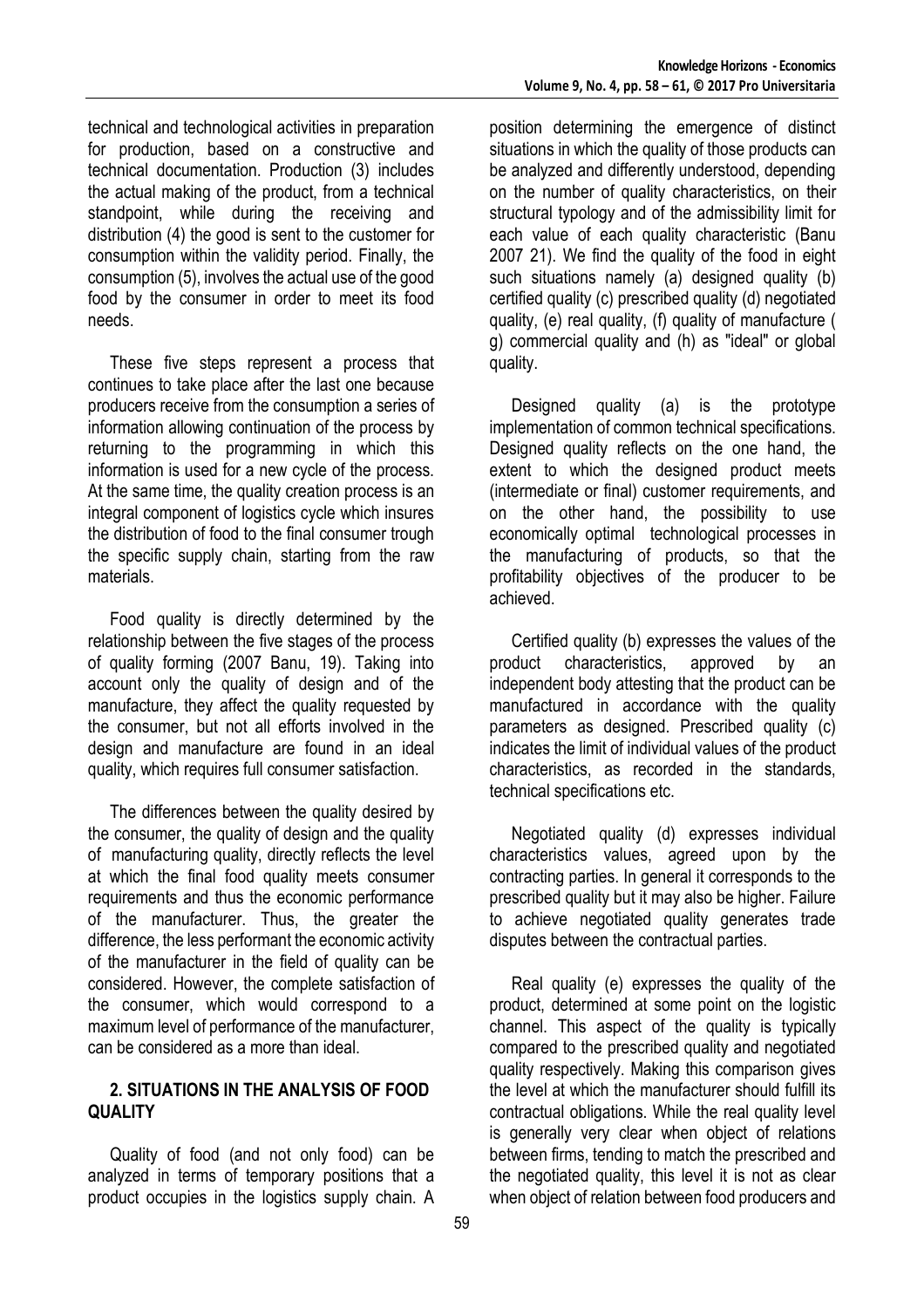individual consumers. This lack of clarity can lead to consumer interests damages as a consequence of an inadequate response to consumer quality requirements. This probability is all the greater as the food market is more inelastic, a context usually generating a poor satisfaction of nutritional needs of the population.

The quality of manufacture (f) reflects the degree of conformity of goods with the technical documentation. This quality results from the production process and is determined by the production equipment, the management of the technological process, the quality of workmanship, and by the way in which control is carried out.

Commercial quality (g) expresses the consumer perception over food product quality. It influences their decision to buy a certain food product and in this sense, the consumer is considering product cost, presentation and packaging, warranty, some sensory attributes, nutritional and health safety issues related to that food product.

"Ideal" or overall quality (h) must ensure consumer satisfaction regarding four explicit needs expressed by the five senses (taste, touch, sight, smell, hearing), by the ease of use (cooking, conservation) and by the implied needs regarding health safety, innocuousness and the covering of the nutritional requirements (energy and nutritional value).

In carrying out trade with food products, companies should consider the evolving nature of real quality of thees products. Thus, if inside the supply chain, the real quality of food products can be found in a given moment as static, often, real quality evolution, as a result of the interaction between product and environment, determines its placing it in the position of dynamic quality (Banu 2007, 21).

# **3. CONCLUSIONS**

Starting from these premises, to ensure and improve quality it is generally necessary to act in the following areas:

in the technical field which involves improving manufacturing technology, improving production conditions and improving standardization;

in economics which involves ensuring adequate funding of the enhancement potential, strengthening incentives and material liability, judicious planning of production costs and of the price system;

- in the organization of production field which involves organizing specialization and cooperation, organizing and preparing manufacturing, organizing quality control, organizing material and technical supply and the aftermarket.

Finally, the "ideal" quality of food products must ensure consumer satisfaction both subjectively, trough the organoleptic component of quality, and objectively by the nutritional component and trough the satisfaction of the implicit needs regarding food safety.

# **REFERENCES**

- Banu Constantin (coord.) (2007), *Calitatea și analiza senzorială a produselor alimentare*, București: Editura Agir.
- Banu Constantin (coord.) (1998), *Manualul inginerului de industrie alimentară*, volumul I, Bucureşti: Editura Tehnică.
- Burda Alexandru, (2009) "Evoluţii şi tendinţe europene în obținerea și asigurarea calității bunurilor alimentare". *"Demos", Evoluţii în procesul integrării europene a României*, volumul II, Bucureşti: Editura Pro Universitaria.
- Burda Alexandru, (2008) "Calitatea produselor alimentare - definire conceptuală şi legală în procesul de integrare a pieţei alimentare româneşti în cadrul pieţei comunitare". *România – Uniunea Europeană. De la aderare la integrare*. volumul II, Bucureşti: Editura Pro Universitaria.